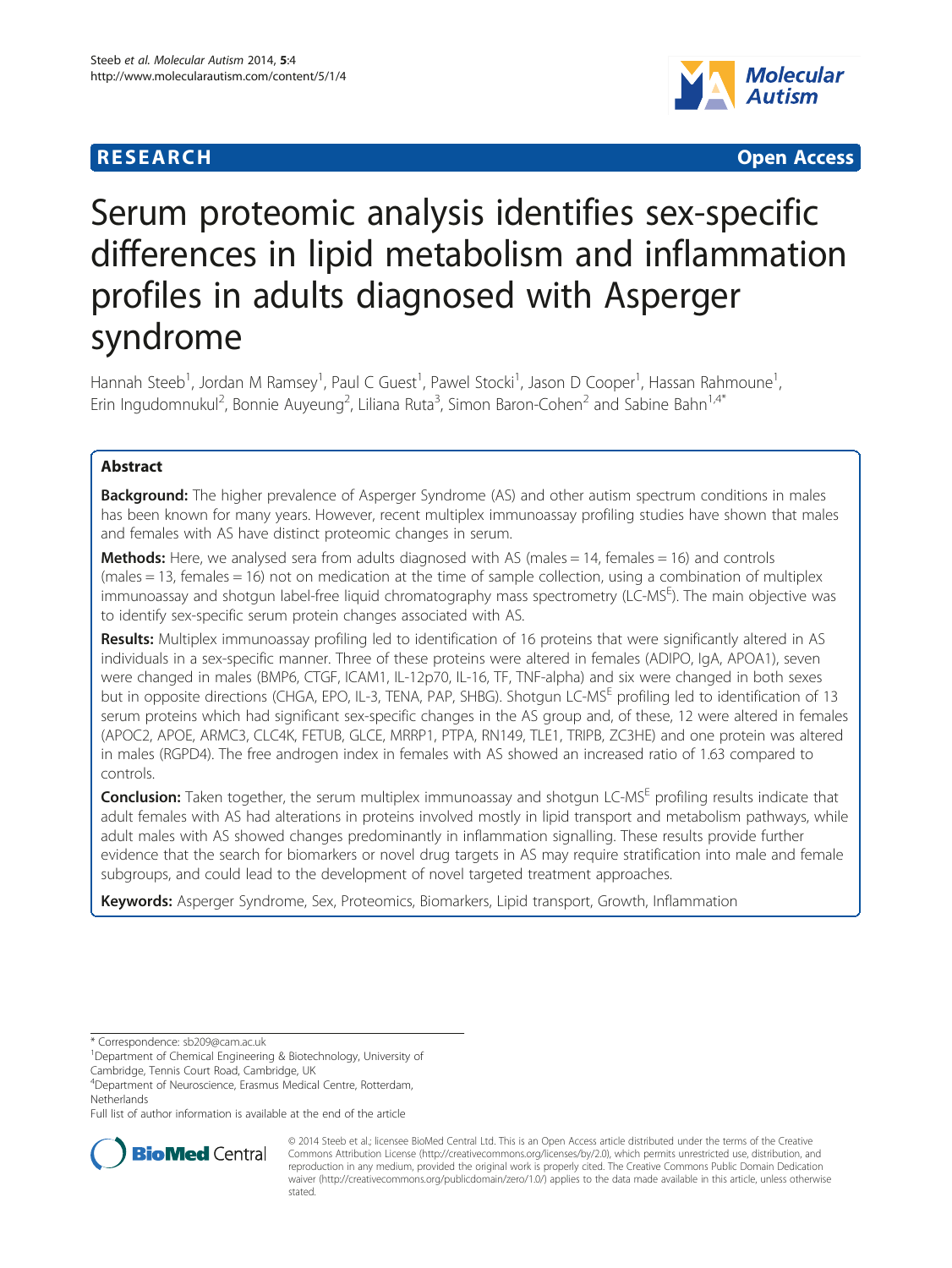# Background

Asperger syndrome (AS) is a subgroup within autism spectrum conditions (ASCs) [[1\]](#page-8-0). The prevalence of AS in the general population is about 1% [[2,3\]](#page-8-0). ASC leads to impairments in reciprocal social interaction and communication, alongside unusually restricted interests and repetitive behaviour [\[4\]](#page-8-0), although people with AS develop language at the normal age and have no general cognitive delay. Similar to other forms of ASC, the prevalence of AS is higher in males compared to females with an approximate 4:1 ratio [\[5\]](#page-8-0). This suggests that sex-specific differences may affect its susceptibility, aetiology and/or manifestation.

In line with this, previous multiplex immunoassay profiling studies targeting specific classes of proteins have identified diagnosis-sex interactions in serum molecules such as cytokines, steroid and metabolic hormones, growth factors and lipid transport in adults with AS [[6,7\]](#page-8-0). In these studies, females with AS had a higher number of changes in the levels of lipid and hormone-related molecules, and males with AS showed more changes in molecules related to dysfunction of immune or inflammatory pathways. However, individuals with AS often present with co-morbid psychiatric, neurological, gastrointestinal, metabolic, cardiovascular, gynaecological or musculoskeletal conditions [\[8\]](#page-8-0). This can make interpretation of the results of proteomic analyses difficult as the findings may be affected by drug- and lifestyle-related confounding factors.

Here, we attempt to minimize this possibility by analyzing samples from people with AS  $(n = 30)$  and controls  $(n = 29)$  who were not on medication at the time of blood collection and accounting for daily lifestyle routines. In addition, we used a combination of multiplex immunoassay and shotgun liquid chromatography mass (LC-MSE ) profiling platforms to increase the analytical coverage to a wider range of protein classes [\[9](#page-8-0)]. The main objective was to identify sex-specific protein alterations in serum from people with AS compared to controls.

# Methods

#### Clinical samples

Informed written consent was given by all participants. The protocols were approved by the UK National Health Service Cambridge Research Ethics Committee and studies were carried out in accordance with the Declaration of Helsinki. Recruitment of participants with AS was carried out as described by Schwarz et al. [\[6](#page-8-0)] and diagnoses were made by clinical psychologists or psychiatrists based on Diagnostic and Statistical Manual of Mental Disorders IV-Text Review (DSM-IV-TR). All participants completed the Autism Spectrum Quotient (AQ) and the Empathy Quotient (EQ) forms [\[10\]](#page-8-0). Participants with a family history of serious mental illness or metabolic, cardiovascular or inflammatory diseases were excluded to minimise these

as potential confounding factors. Samples from people with AS or controls who were not taking medications (antidepressants, antipsychotics, immunosuppressants, insulin) or using tobacco or marijuana at the time of sample collection were used in the current study to minimise the possibility of detecting drug-related proteomic changes (Table [1](#page-2-0)). Lifestyle information such as exercise level, alcohol intake, and oral contraception in females was also documented (Table [1\)](#page-2-0).

# Sample collection

Blood samples were collected into 7.5 mL S-Monovette serum tubes (Sarstedt; Numbrecht, Germany) and placed at room temperature for two hours to allow coagulation, according to standard protocols. After this, the tubes were centrifuged at  $1,100 \times g$  for ten minutes to pellet the clotted material and other debris. The resulting serum supernatants were transferred into LoBind Eppendorf tubes (Hamburg, Germany) and stored at −80°C.

# Multiplex immunoassay analysis

Serum samples from drug-free people with AS  $(n = 30)$ and controls  $(n = 29)$  were analyzed using the Human-MAP panel comprised of immunoassays for 119 analytes (Additional file [1:](#page-7-0) Table S1) in a Clinical Laboratory Improved Amendments-certified laboratory at Myriad-RBM (Austin, TX, USA) as described previously [[6,11](#page-8-0)]. The assays were calibrated using duplicate standard curves of each analyte and raw intensity measurements converted to protein concentrations using proprietary software. All measurements were conducted using randomized samples under blind conditions to minimize biases or batch effects.

#### Mass spectrometry analysis

Depletion of abundant proteins was carried out in 40 μL of serum using the Human 14 Affinity Removal System (Agilent Technologies, Santa Rosa, CA, USA) on the AKTA purifier system (GE Healthcare, Uppsala, Sweden). This was carried out to increase the detection of higher numbers of low abundance proteins that are potentially masked by the more abundant serum components. The flow through fractions containing the low abundance proteins were exchanged into 50 mM ammonium bicarbonate (pH 8.0) using pre-washed 5 kDa-molecular weight cut-off Centricon tubes (Agilent Technologies; Santa Rosa, CA, USA). Protein concentrations were determined using the Biorad DC protein assay according to standard protocols (Hercules, CA, USA). In order to reduce disulfide bonds on proteins, samples were incubated for 30 minutes at 60°C with 100 mM dithiothreitol (Sigma Aldrich; Poole, UK). After this, 200 mM iodoacetamide (2.63 μL; Sigma Aldrich, Poole, UK) was added to each sample to alkylate the reduced cysteine residues, by incubation in the dark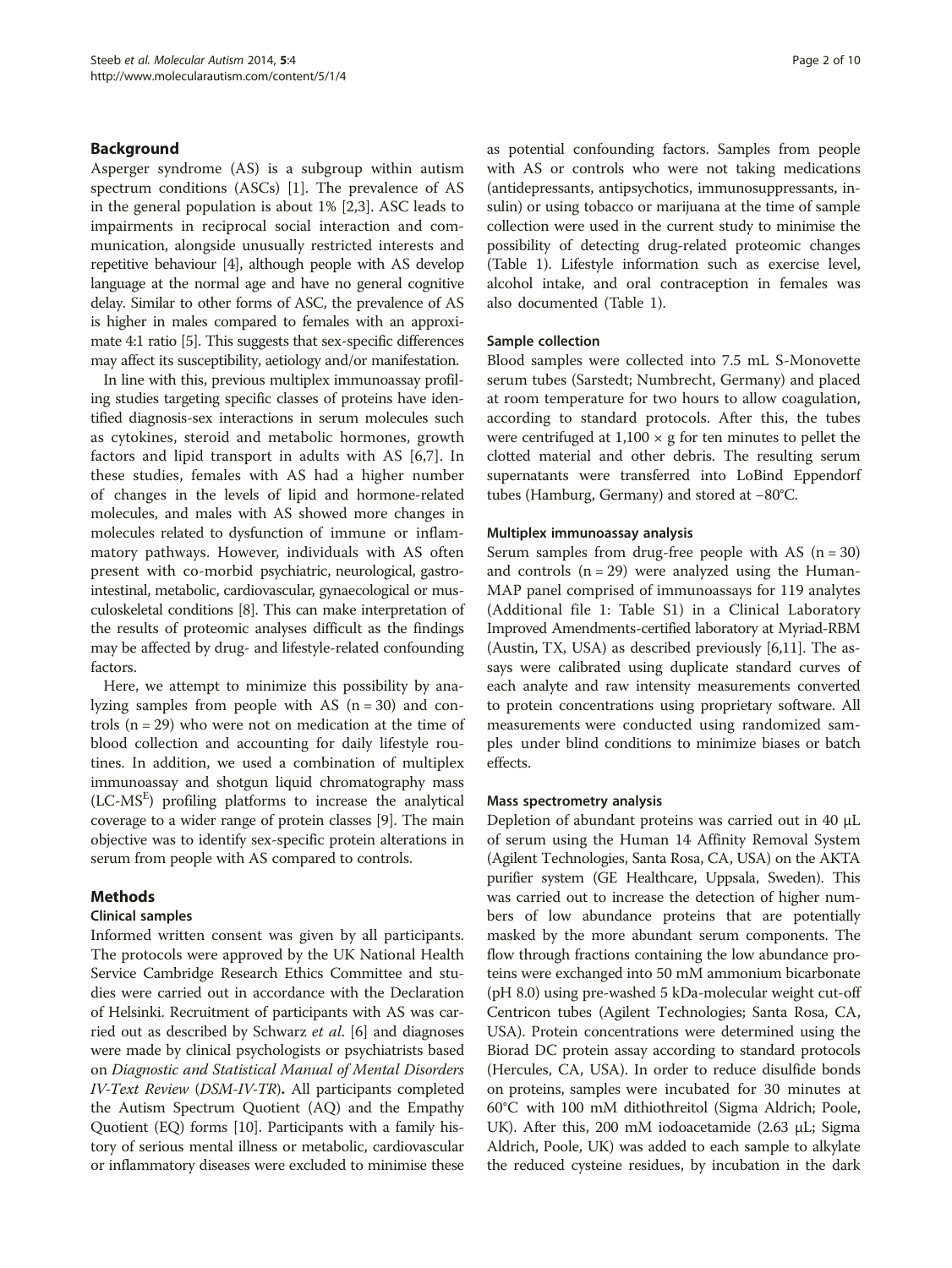|                       | Male        |             | Female       |               |  |
|-----------------------|-------------|-------------|--------------|---------------|--|
|                       | Patient     | Control     | Patient      | Control<br>16 |  |
| Sample number         | 14          | 13          | 16           |               |  |
| Age (years)           | $31 \pm 9$  | $31 \pm 6$  | $33 \pm 9$   | $34 \pm 5$    |  |
| BMI $(kq/m2)$         | $24 \pm 3$  | $25 \pm 4$  | $26 \pm 5$   | $25 \pm 6$    |  |
| Smoking (yes/no)      | 2/12        | 3/10        | 4/12         | 2/14          |  |
| <b>Exercise level</b> | 5/4/5/0/0   | 8/3/2/0/0   | 1/2/10/2/1   | 6/2/7/1/0     |  |
| Alcohol               | 2/3/0/0/4/5 | 6/1/0/2/1/3 | 1/1/0/0/3/11 | 5/5/2/2/1/1   |  |
| Oral contraception    | <b>NA</b>   | <b>NA</b>   | 7/9          | 4/12          |  |
| AQ score              | $38 \pm 13$ | $15 \pm 6$  | $39 \pm 13$  | $14 \pm 5$    |  |
| EQ score              | $28 \pm 14$ | $37 + 14$   | $15 \pm 16$  | $52 \pm 10$   |  |

<span id="page-2-0"></span>

Values are represented as mean ± standard deviation. BMI = body mass index. Exercise: high activity/moderate activity/low activity/sedentary/NA. Alcohol: 1to 5 units/6 to 10 units/11 to 15 units/16 to 20 units/none/NA. Oral contraception: never/past (not current).

for 30 minutes at room temperature. Proteins were then digested using sequencing grade modified trypsin (Promega; Madison, WI, USA) at a ratio of 1:50 (w/w trypsin/protein) for 17 hours at 37°C. Digestions were stopped by addition of 1:60 8.8 M HCl to each sample. Samples were stored at -80°C prior to LC-MSE analysis.

All solvents used for chromatography were of mass spectrometry grade (Fisher Scientific; Loughborough, UK). Buffers used were (A) 0.1% formic acid in water and (B) 0.1% formic acid in acetonitrile. Samples were diluted with buffer A to a final  $0.12 \mu$ g/μL protein concentration and injected into the system. Each sample was analysed twice followed by alternating injections of a blank or a standard of 25 fmol/μLtryptically-digested yeast enolase (Waters Corporation; Milford, MA, USA). The samples were analysed on a nanoAquity ultra-performance liquid chromatography quadrupole time-of-flight (UPLCQTOF) Premier mass spectrometer (Waters Corporation, Elstree, UK) with a gradient starting at 97% buffer A (3% buffer B), followed by ramping to 70% A in 80 minutes, 70% to 5% in 10 minutes, running isocratically at 5% A for 10 minutes, then returning to initial conditions over 1 minute. The analytical column was coupled through a 10 μm fused-silica emitter (New Objective; Woburn, MA, USA) to the mass spectrometer, which was operated in positive V mode (resolution: 10,000 full width at half-maximum). The alternative scanning, data-independent expression mode  $(LC\text{-}MS^E)$ was achieved with a setting for the low collision energy of 5 eV and the high collision energy ramped between 15 and 42 eV per scan. Acquisition time in each function was 0.6 seconds. Argon was used as the collision gas. Molecular ions were mass-corrected using the monoisotopic mass of the doubly-charged precursor of glufibrinopeptide B (785.8426 mass/charge), which was infused continuously using a reference spray apparatus.

The ProteinLynx Global Server (PLGS, version 2.4; Waters Corporation, Elstree, UK) was used for smoothing, centring,

de-isotoping and charge state reduction of mass spectral peaks. Peptide fragment ions were allocated to peptide precursor ions based on identical retention times and elution profiles. For protein identification, an algorithm described by Li and colleagues was for searching the human Swiss-Prot database version 57.4 [\[12](#page-8-0)]. Time alignment was accomplished using the Elucidator™ software (Rosetta Biosoftware; Seattle, WA, USA) by applying the PeakTeller algorithm [[13\]](#page-8-0). Peptide and fragment ion intensities were normalised to the total ion current and this required detection of these ions in both technical replicates of each sample and in at least 67% of the samples within each group. Protein intensities were calculated by summing the intensities of all peptide ions (mean values of technical replicates) associated with specific proteins.

#### Statistical analysis

Principal component analysis (PCA) was carried out using the software SIMCA P+, v 2.12 (Umetrics; Stockholm, Sweden) to identify potential outliers in mass spectrometry data. PCA showed no clustering of the data based on demographic variables (data not shown). However, samples did show clustering based on analysis order. Therefore, protein intensities in mass spectrometry data were normalised using the median intensity of each batch to remove this effect. All other statistical tests were conducted using the free statistical software package R, v. 2.15.0 ([www.r-project.org](http://www.r-project.org)). Multiplex immunoassay data were first pre-processed by removing analytes containing more than 30% missing values, resulting in 33 analytes being discarded and leaving 114 for analysis. The proportion of missing values in this dataset was less than 2%. Remaining missing values were imputed with twice the maximum or half the minimum analyte concentrations for measurements above and below the limits of quantitation, respectively. Missing values resulting from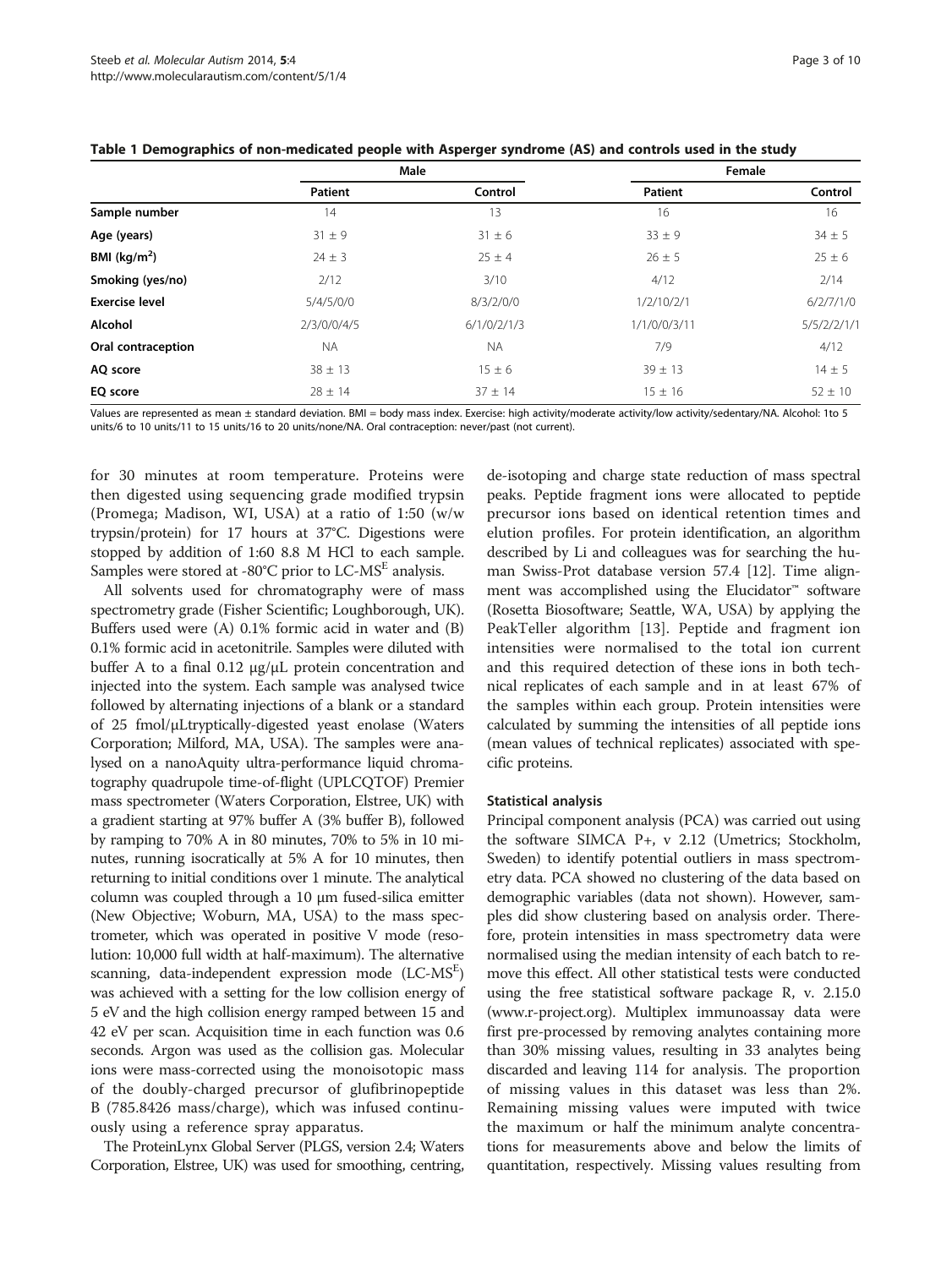<span id="page-3-0"></span>insufficient sample volume were replaced by the analyte mean. Both multiplex immunoassay and MS data were loge transformed to stabilise variance and improve normality and outliers outside three standard deviations of the mean were removed. Differences in molecular levels between individuals with AS and control individuals were assessed for each analyte using stepwise regression, with sex, age, BMI, and exercise as additional covariates. P-values were adjusted to control the false discovery rate (FDR). Sex-diagnosis interactions were analysed in the same manner for each analyte. Those analytes with significant sex-diagnosis interactions (P< 0.05) were reanalysed for males and females separately and classified as being changed in females with AS (female-specific), changed in males with AS (male-specific), or in both with opposing directional changes (qualitative interaction). Analytes with changes of less than 10% were discarded. We also carried out Spearman correlation analyses in order to determine whether any of the measured serum analytes were correlated with AQ or EQ scores.

#### Single reaction monitoring (SRM) mass spectrometry

Candidate proteins identified by label free  $LC-MS<sup>E</sup>$  profiling were retested using single-reaction monitoring (SRM) on a XevoTQ-S mass spectrometer (Waters Corporation, Elstree, UK) coupled to a nanoAcquityUPLC system (Waters Corporation, Elstree, UK) as described previously [\[14\]](#page-8-0). This was aimed at providing a technical replication of the findings. Criteria for selecting candidate peptides representing the corresponding proteins for validation were based on peptide count, uniqueness and quality of transitions. Three peptides were selected for each target protein and isotopically-labelled peptides synthesised at JPT Peptide Technologies GmbH (Berlin, Germany). Data analyses were performed using the R-package SRM stats [\[15](#page-8-0)]. The settings used for group comparison were 'restricted biological replication' and 'expanded technical replication'.

# In silico pathway analysis

The UniProt accession codes of proteins that showed diagnosis-sex interactions were uploaded into the Ingenuity Pathways Knowledge Database (IPKB; Ingenuity<sup>®™</sup> Systems; Mountain View, CA, USA). The pathways most significant to the dataset were determined by automated overlay of the identified proteins onto predefined pathway maps in the IPKB. Fisher's right-tailed exact test was used to calculate  $P$  values associated with the identified pathways. The significance of the association between the dataset and canonical pathways was measured by the ratio of the number of significant molecules divided by the total number of molecules in the canonical pathway and by the Fisher's exact test  $P$  value.

# Results

## Multiplex immunoassay

Multiplex immunoassay profiling of serum samples resulted in identification of 16 analytes that were present at significantly different levels between drug-free individuals with AS  $(n = 30)$  and controls  $(n = 29)$  after adjustment for age, BMI, and exercise (Table 2). The analytes showing the largest ratiometric differences included neuronal cell adhesion molecule that was increased with a ratio of 1.4 in AS compared to controls, and fatty acid binding protein and growth hormone that were decreased with ratios less than 0.5.

We then identified 16 serum proteins changed in a sex-specific manner in AS. Seven proteins (BMP6, TNF, TF, CTGF, IL-16, IL-12p70, ICAM-1) were increased specifically between males with AS ( $n = 14$ ) and male controls  $(n = 13)$  and three proteins (ADIPO, IgA, APOA1) were decreased in females with AS ( $n = 16$ ) in comparison to female controls  $(n = 16)$  $(n = 16)$  $(n = 16)$  (Figure 1 and Table [3](#page-5-0)). In addition, six proteins (CHGA, TENA, SHBG, PAP, EPO, IL-3) showed opposite-increased or -decreased concentrations between the AS male and AS female groups. In the latter case, the differences for SHBG ( $P= 0.065$ ) and EPO  $(P= 0.060)$  did not reach significance between females with AS and female controls (Figure [1](#page-4-0) and Table [3](#page-5-0)). BMP6 showed the highest male-specific increase in AS compared to controls at a ratio of 3.04 and IL-3 showed the strongest decrease with a ratio of 0.28. Conversely, IL-3 showed

Table 2 Identification of analytes altered between individuals with Asperger syndrome  $(AS)$  (n = 30) and controls (n = 29) using multiplex immunoassay analysis

|                                         | P-value | <b>FDR</b> | Ratio |
|-----------------------------------------|---------|------------|-------|
| Neuronal cell adhesion molecule         | 0.022   | 0.19       | 1.40  |
| $IL-5$                                  | 0.007   | 0.13       | 1.28  |
| CD40                                    | 0.008   | 0.13       | 1.21  |
| Cortisol                                | 0.003   | 0.088      | 1.20  |
| TNF-alpha                               | 0.024   | 0.19       | 1.20  |
| $II - 7$                                | 0.012   | 0.15       | 1.18  |
| <b>BDNF</b>                             | 0.015   | 0.17       | 1.16  |
| Sortilin                                | 0.007   | 0.13       | 1.15  |
| Serum glutamic-oxaloacetic transaminase | 0.003   | 0.088      | 0.82  |
| Apolipoprotein A1                       | 0.018   | 0.19       | 0.79  |
| Immunoglobulin M                        | 0.002   | 0.088      | 0.73  |
| HB-epidermal growth factor              | 0.002   | 0.088      | 0.70  |
| Eotaxin-3                               | 0.048   | 0.29       | 0.60  |
| Ferritin                                | 0.010   | 0.14       | 0.60  |
| Fatty acid binding protein              | 0.030   | 0.20       | 0.50  |
| Growth hormone                          | 0.029   | 0.20       | 0.39  |

The results are adjusted for age and BMI. FDR = false discovery rate Ratio = AS/control. Grey shading indicates these proteins had a significant sex-diagnosis interaction.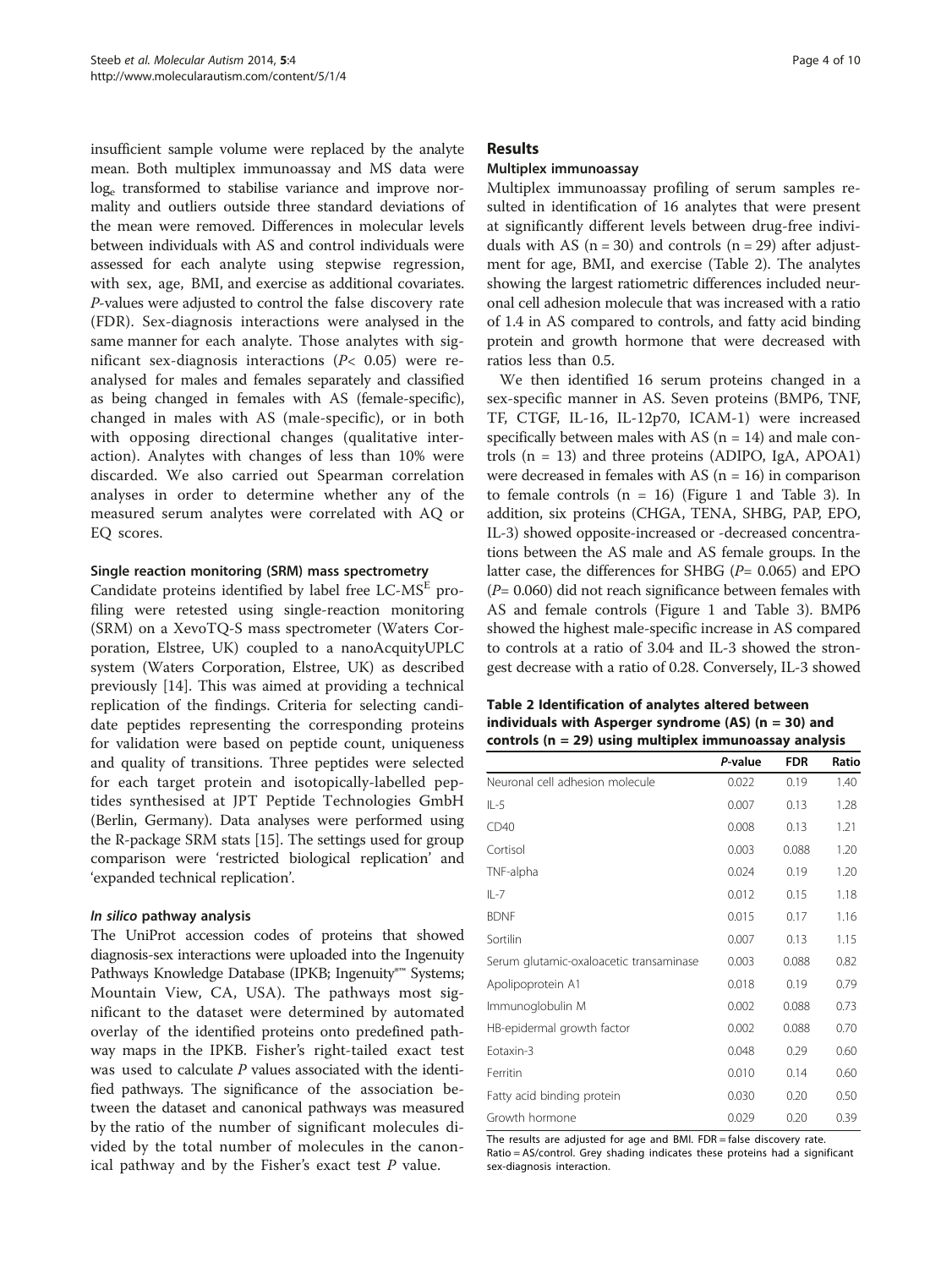<span id="page-4-0"></span>

the highest female-specific increase with a ratio of 1.87 and APOA1 showed the greatest decrease at a ratio of 0.63 (Table [3](#page-5-0)).

We found that the levels of SHBG were decreased in females with AS compared to both males with AS and controls, which could be associated with higher levels of free testosterone. We estimated the free testosterone levels in both males and females by dividing total testosterone (measured by the multiplex immunoassay panel) by the SHBG levels. This is termed the free androgen index (FAI). In females, the FAI showed an increased ratio of 1.63 ( $P = 0.0275$ ) in individuals with AS compared to controls. In males, the FAI was found at a ratio of 0.85 in AS compared to controls although this was not significant ( $P = 0.2206$ ). Given the prior association of increased testosterone-related medical conditions in adult females with ASC [[16](#page-8-0)], we tested the levels of testosterone, SHBG and the FAI in relation to AQ and the EQ scores in AS using Spearman correlation analysis. However, this revealed no significant correlations.

## Mass spectrometry

 $LC-MS<sup>E</sup>$  proteome profiling of serum was performed to identify novel gender-specific serum biomarkers not analysed using the multiplex immunoassay platform. Using  $LC-MS<sup>E</sup>$  we measured the levels of 9,068 serum peptides, which corresponded to 313 proteins using the criteria outlined in the methods section. We found 13 proteins with significant sex-diagnosis interactions, 12 of which (ARMC3, PTPA, TLE1, CLC4K, GLCE, APOC2, ZC3HE, FETUB, RN149, TRIPB, APOE, MRRP1) were altered specifically in females with AS compared to female controls. Only one protein (RGPD4) was altered only in males with AS compared to male controls (Figure 1, Table [4](#page-5-0)).

ARMC3 and PTPA showed the highest increases in females with AS compared to female controls at ratios of 1.29 and 1.23, respectively. MRRP1 showed the greatest decrease in females with AS compared to female controls at a ratio of 0.78. The finding of increased APOE levels in females with AS compared to female controls was the most significant result in this study  $(P= 0.0002)$ . Because the FDR for APOE was 0.72, we attempted to validate the findings using an orthogonal analysis as described in the methods section. An SRM mass spectrometry assay was established for APOE and this confirmed that it was increased in females with AS compared to female controls with a ratio change of 1.27 ( $P = 2.13E^{-13}$ ), which was more robust than the findings for the  $LC-MS<sup>E</sup>$  study (1.11 fold) (Figure [2\)](#page-6-0).

#### In silico pathway analysis

The Uniprot accession codes for 19 proteins associated with females with AS were uploaded into the IPKB to identify the most significant networks, diseases and canonical pathways associated with the dataset. Note that no code for IgA was uploaded as this was not present in the database. A single network was identified which showed interactions for nine of these proteins (ADIPO, APOA1, APOC2, APOE, EPO, IL-3, PAP, SHBG, TENA) and the predominant function associated with these proteins was lipid metabolism. The most significant disease was listed as 'cancer', although this was due to the effects on cell proliferation  $(P= 5.9E-06 - 5.0E-02)$ , accounted for by nine proteins (ADIPO, APOA1, APOE, ARMC3, CHGA, EPO, IL-3, PAP, TENA). The most significant canonical pathway was FXR/RXRsignalling (1.9E-06) which was covered by four proteins (APOA1, APOC2, APOE, FETUB). Of the 13 male AS-associated proteins, nine of these (BMP6, CTGF, EPO, ICAM1, IL-3, IL-16, SHBG, TENA, TNF) were associated with a single network with a predominant function of cell to cell signalling. The top disease was inflammation signalling (P= 2.0E-06 - 4.2E-03; seven proteins: EPO, ICAM1, IL-3, IL-12p70, IL-16, TENA, TNF) and the top canonical pathway was differential regulation of cytokine production (P= 3.8E-07; three proteins: IL-3, IL-12p70, TNF).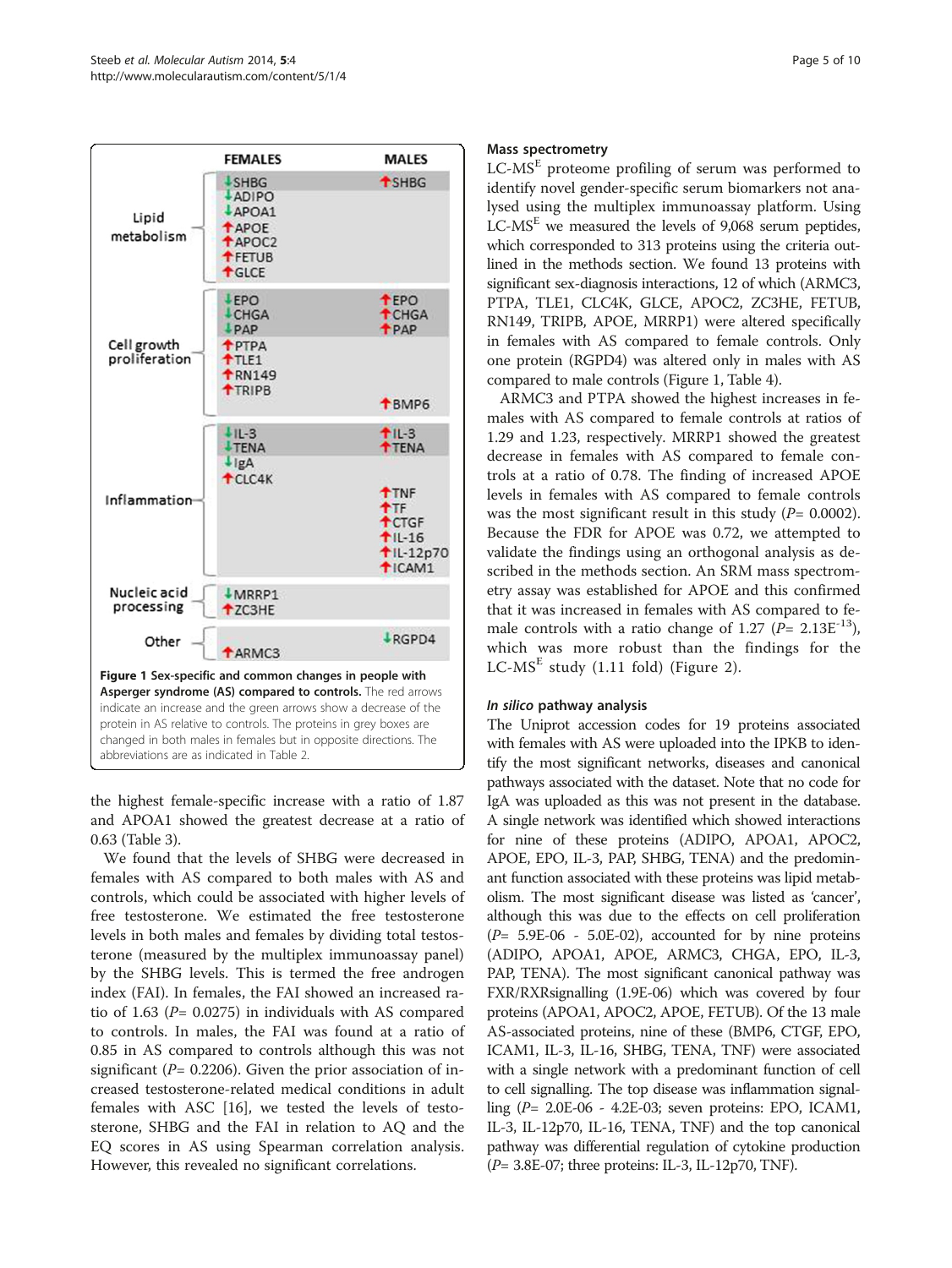| Page 6 of 10 |  |  |
|--------------|--|--|
|              |  |  |

|                                           | Interaction |         |       | <b>Males</b> | <b>Females</b> |         |
|-------------------------------------------|-------------|---------|-------|--------------|----------------|---------|
| Protein                                   | P-value     | q-value | Ratio | P-value      | Ratio          | P-value |
| Bone morphogenic protein-6 (BMP6)         | 0.023       | 0.193   | 3.04  | 0.001        | 0.85           | 0.703   |
| Tumour necrosis factor-alpha (TNF)        | 0.017       | 0.191   | 1.45  | 0.003        | 1.02           | 0.192   |
| Tissue factor (TF)                        | 0.012       | 0.154   | 1.39  | 0.001        | 0.73           | 0.151   |
| Connective tissue growth factor (CTGF)    | 0.001       | 0.037   | 1.29  | 0.001        | 0.83           | 0.091   |
| Interleukin-16 (IL-16)                    | 0.025       | 0.196   | 1.17  | 0.008        | 0.88           | 0.134   |
| Interleukin-12p70 (IL-12p70)              | 0.005       | 0.070   | 1.16  | 0.008        | 0.91           | 0.074   |
| Intracellular adhesion molecule-1 (ICAM1) | 0.027       | 0.196   | 1.15  | 0.010        | 1.00           | 0.343   |
| Chromogranin A (CHGA)                     | < 0.001     | 0.008   | 1.70  | 0.001        | 0.77           | 0.019   |
| Tenascin C (TENA)                         | 0.002       | 0.037   | 1.28  | 0.049        | 0.66           | 0.007   |
| Sex hormone binding globulin (SHBG)       | 0.026       | 0.191   | 1.20  | 0.036        | 0.76           | 0.065   |
| Prostatic acid phosphatase (PAP)          | 0.004       | 0.058   | 1.19  | 0.040        | 0.82           | 0.028   |
| Erythropoietin (EPO)                      | 0.044       | 0.282   | 0.49  | 0.021        | 1.36           | 0.060   |
| Interleukin-3 (IL-3)                      | < 0.001     | 0.022   | 0.28  | 0.006        | 1.87           | 0.039   |
| Adiponectin (ADIPO)                       | 0.037       | 0.251   | 1.19  | 0.453        | 0.77           | 0.037   |
| Immunoglobulin A (IgA)                    | 0.022       | 0.192   | 1.05  | 0.852        | 0.73           | 0.006   |
| Apolipoprotein A1 (APOA1)                 | 0.002       | 0.037   | 1.05  | 0.857        | 0.63           | 0.001   |

#### <span id="page-5-0"></span>Table 3 Summary of significant sex x diagnosis interactions of serum molecules measured by multiplex immunoassay

Indicated are the P-values and FDR (false discovery rate) of the sex-diagnosis interactions and the separate ratio (AS/control; calculated using geometric means) changes with P-values in males in females. Values in bold font indicate significant sex differences in individuals with AS and typical individuals. Analytes in italic style font were identified in our previous study of AS individuals, which did not account for potential drug effects [\[6\]](#page-8-0). In the overlapping region, changes in molecular levels are in opposite directions in males and females.

#### **Discussion**

This is the first molecular profiling study using a combination of multiplex immunoassay and mass spectrometry to investigate sex-specific differences in serum from adults with AS compared to typical controls. All participants were drug-free at the time of sample collection. Specifically, samples were not analysed from individuals

taking medications or substances such as antidepressants, antipsychotics, immunosuppressants, antidiabetics, tobacco or marijuana. This study design increases the chances that the identified findings are linked to the underlying pathways altered in AS and minimises possible confounding effects of drug treatment. Analysis of the combined cohort led to identification of 16 analytes that were present at

| Table 4 Summary of significant sex-diagnosis interactions of serum molecules measured by LC-MS <sup>E</sup> profiling |  |  |
|-----------------------------------------------------------------------------------------------------------------------|--|--|
|                                                                                                                       |  |  |

|                   |                                          |             |            | <b>Males</b> |         | <b>Females</b> |         |
|-------------------|------------------------------------------|-------------|------------|--------------|---------|----------------|---------|
| Code              | Protein                                  | Interaction | <b>FDR</b> | Ratio        | P-value | Ratio          | P-value |
| RGPD4             | RANBP2-like and GRIP domain containing 5 | 0.015       | 0.723      | 0.89         | 0.016   | 1.07           | 0.893   |
| ARMC3             | Armadillo repeat containing 3            | 0.002       | 0.291      | 0.88         | 0.183   | 1.29           | 0.001   |
| PTPA              | PP 2A activator, reg subunit 4           | 0.038       | 0.723      | 0.97         | 0.681   | 1.23           | 0.001   |
| TLE1              | Transducin-like enhancer of split 1      | 0.049       | 0.723      | 0.90         | 0.394   | 1.22           | 0.026   |
| CLC4K             | CD207 molecule, langerin                 | 0.017       | 0.723      | 0.96         | 0.720   | 1.20           | < 0.001 |
| <b>GLCE</b>       | Glucuronic acid epimerase                | 0.017       | 0.723      | 0.88         | 0.231   | 1.19           | 0.018   |
| APOC <sub>2</sub> | Apolipoprotein C2                        | 0.005       | 0.522      | 0.92         | 0.254   | 1.19           | 0.001   |
| ZC3HE             | Zinc finger CCCH-type containing 14      | 0.039       | 0.723      | 0.97         | 0.383   | 1.16           | 0.020   |
| <b>FETUB</b>      | Fetuin B                                 | 0.035       | 0.723      | 0.96         | 0.572   | 1.15           | 0.004   |
| <b>RN149</b>      | Ring finger protein 149                  | 0.044       | 0.723      | 1.02         | 0.588   | 1.14           | 0.042   |
| <b>TRIPB</b>      | Thyroid hormone receptor interactor 11   | 0.012       | 0.723      | 0.94         | 0.610   | 1.13           | 0.027   |
| APOE              | Apolipoprotein E                         | 0.030       | 0.723      | 0.99         | 0.851   | 1.11           | < 0.001 |
| MRRP1             | RNA G9 methyltransferase domain cont 1   | 0.044       | 0.723      | 1.06         | 0.592   | 0.78           | 0.035   |

Indicated are the P-values and FDR (false discovery rate) of the interactions and the separate ratio (AS/control; calculated using geometric means) changes with P-values in males in females. Values in bold font indicate significant differences between AS and typical individuals by sex.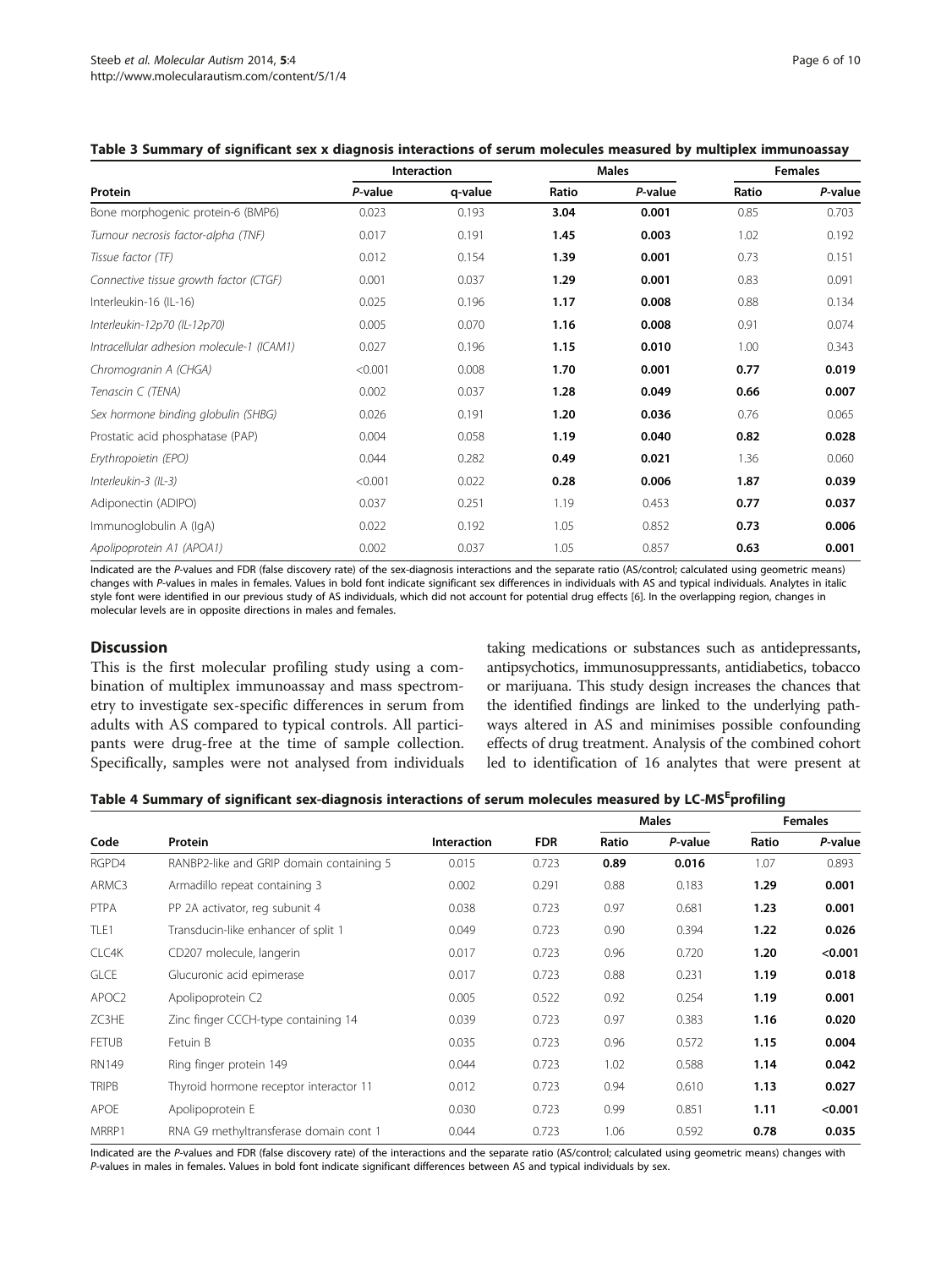<span id="page-6-0"></span>

significantly different levels in AS compared to controls. Several of these molecules have been implicated previously in ASC, such as neuronal cell adhesion molecule [\[17](#page-8-0)], cortisol [[18](#page-8-0)], TNF-alpha [[19](#page-8-0)], brain-derived neurotrophic factor [\[20\]](#page-8-0), IL-5 [\[21\]](#page-8-0), eotaxin-3 [[22](#page-8-0)], immunoglobulin M [[23](#page-8-0)], ferritin [[24](#page-8-0)] and growth hormone [\[25\]](#page-8-0). In the next phase of the study, serum samples from approximately equal numbers of males and females were analysed to allow determination of sex-specific changes. This resulted in identification of 29 proteins with significant sex-diagnosis interactions. Fifteen of these (ADIPO, APOA1, APOC2, APOE, ARMC3, CLC4K, FETUB, GLCE, IgA, MRRP1, PTPA, RN149, TLE1, TRIPB, ZC3HE) showed altered levels specifically in female patients, eight (BMP6, CTGF, IL-16, IL-12p70, ICAM-1, RGPD4, TF, TNF) were altered in males, and six (CHGA, TENA, SHBG, PAP, EPO, IL-3) showed opposite changes in females and males. For the multiplex immunoassay analysis, the changes in 11 proteins (APOA1, CHGA, CTGF, EPO, IL-3, IL-12p70, ICAM1, SHBG, TENA, TF and TNF) were consistent with those found in our previous study [[6\]](#page-8-0). This suggests that the sex-specific alterations in these molecules were not influenced by drug effects.

In silico pathway analysis revealed that the predominant pathway affected in females with AS was lipid metabolism. This is in line with previous studies showing alterations in circulating lipids such as cholesterol in individuals with ASC [[26,27](#page-8-0)]. All steroids are synthesized from cholesterol and, in the brain, these are involved in regulation of neuronal processes such as  $GABA_A$  and NMDA receptor signalling, myelin formation and synaptogenesis [\[28](#page-8-0)]. This may be of relevance to the current findings since diseases marked by impaired cholesterol biosynthesis, such as Smith-Lemli-Opitz Syndrome (SLOS), are associated with an increased incidence of ASC [[29](#page-8-0)]. Furthermore, treatment of SLOS patients with cholesterol leads to fewer autistic behaviours, infections, and symptoms of irritability and hyperactivity, with improvements in physical growth, sleep and social interactions. Consistent with potential effects on lipid metabolism, we found that females with AS had altered levels of three members of the apolipoprotein family (APOA1, APOC2, APOE), which are involved in cholesterol transport. There is extensive evidence that the levels of some apolipoproteins are disturbed in ASC and other conditions [\[28](#page-8-0)]. The present study suggests these effects may be more prominent in females with ASC. This is also in line with other studies which have shown that APOA1 levels are reduced in women with polycystic ovary syndrome (PCOS), which has an increased prevalence in ASC relative to the general population [\[30\]](#page-8-0).

We also found female-specific changes in ADIPO, GLCE, FETUB and SHBG, which all have functions related to lipid biosynthesis or metabolism [\[31](#page-8-0)[-34](#page-9-0)]. In addition to its role in lipid-related pathways, SHBG also serves as the main transport protein for sex steroids such as oestrogen and testosterone [[35\]](#page-9-0). According to the foetal androgen theory, high levels of testosterone and other steroid androgens during prenatal brain development can contribute to the development of ASC [[16](#page-8-0)]. Previous studies have demonstrated that there is a correlation between high foetal testosterone concentrations with evidence of more masculinisedbehaviour in later life [\[16](#page-8-0)] and an increased number of autistic traits in the normal population [\[36\]](#page-9-0). Our finding of elevated levels of SHBG in females may indicate higher levels of free testosterone. This is of potential interest as several studies have found that administration of drugs such as statins can reduce the effects of hyperandrogenemia in conditions such as PCOS that are associated with high testosterone levels [[37](#page-9-0)-[39](#page-9-0)]. One report has hypothesized that statins may be a potential novel therapy in autism and epilepsy [[40](#page-9-0)]. In addition, insulin-sensitizing agents appear to be efficacious in reducing testosterone levels and alleviating other symptoms of PCOS [\[41\]](#page-9-0). If such treatments are effective for ASC, the present results suggest that it may be more appropriate to apply these specifically in the case of females with AS. However, caution is needed in extrapolating from the current results as these are derived from adults and we do not know if these would hold for younger individuals. Nor do we make claims for treatment implications as side-effects have yet not been fully evaluated.

Most of the remaining proteins changes specifically in females identified by the combined proteomic profiling platforms are involved in regulation of cell growth,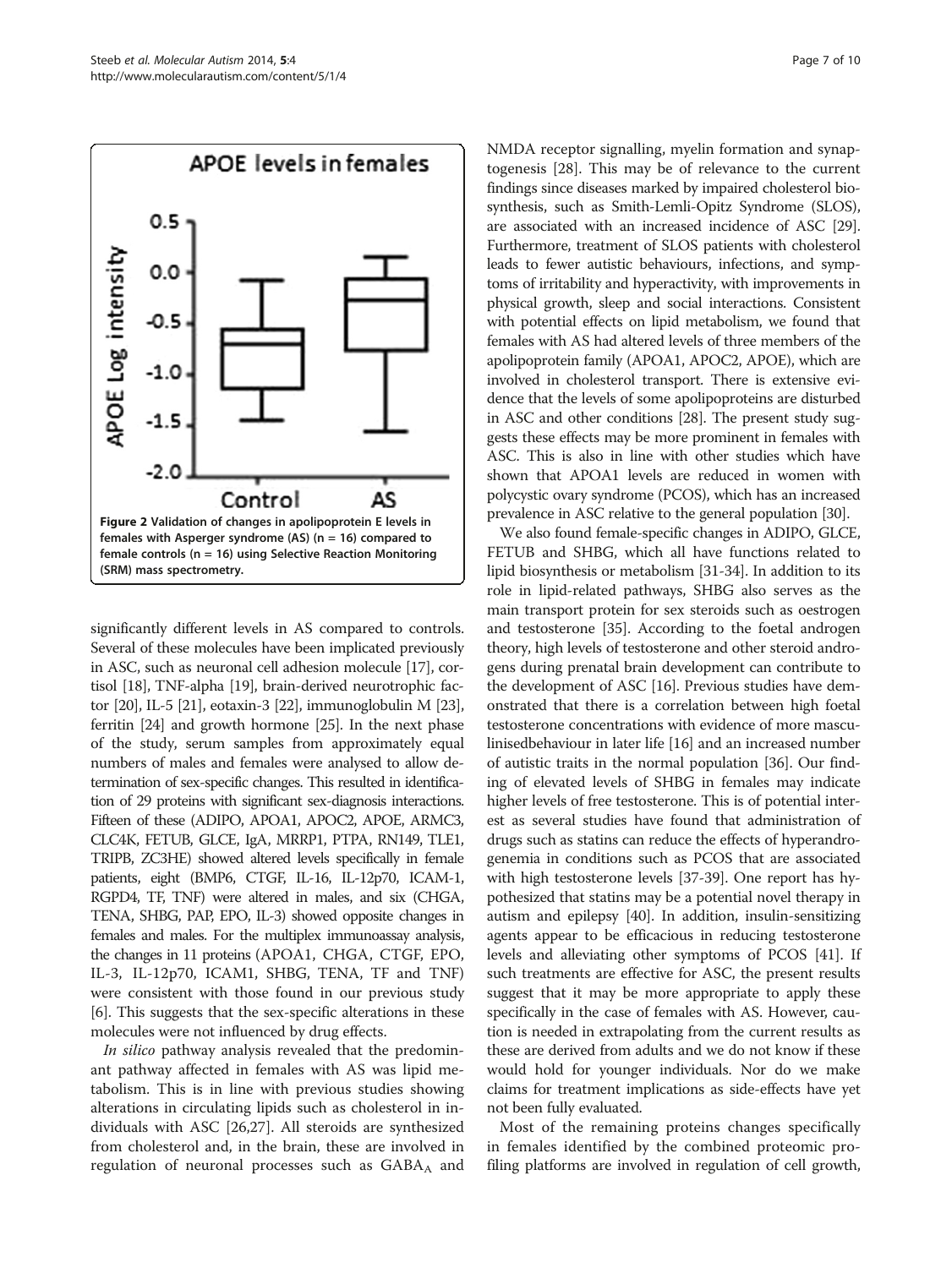<span id="page-7-0"></span>differentiation, survival or apoptosis [\[42-48](#page-9-0)]. This included changes in CHGA, EPO, PAP, PTPA, TLE1, RN149 and TRIPB. The others have roles in immune system function (IgA, IL-3, TENA, CLC4K [[49,50\]](#page-9-0)), regulation of brainspecific mRNAs (ZC3HE [\[51\]](#page-9-0)) transfer RNA processing (MRRP1 [[52](#page-9-0)]) or cell adhesion and mobility (ARMC3 [[53](#page-9-0)]). Previous studies have shown a reduction of IgA levels in subgroups of people with ASC although the study design did not test for sex differences [[49](#page-9-0)].

The majority of proteins that showed differences in males with AS specifically were associated with inflammation pathways. These included TNF-alpha, which has previously been identified in children with ASC, although not in a sex specific manner [\[54\]](#page-9-0). Effects of inflammation are identified frequently in studies of ASC and this could be due to the high proportion of males that are normally analysed in these studies. For example, previous studies found that ICAM-1 was decreased in autism [\[55\]](#page-9-0), although we showed that it was increased significantly in adult males with AS. Other inflammation-related proteins that were found to be altered specifically in males with AS were TF, CTGF, IL-16 and IL-12p70 [[56](#page-9-0)-[58](#page-9-0)]. The finding of an inflammatory signature in males may have potential applications for a stratified medical approach. For example, males with AS exhibiting immune dysfunction might be candidates for treatment with anti-inflammatory drugs, subject to normal safety checks. Recently, an open label pilot study showed that treatment with a combination of the flavonoids luteolin and quercetin seemed to be effective in reducing autistic symptoms in children, with no major adverse effects [[59](#page-9-0)]. In addition, a randomised double-blind placebo-controlled trial showed that a combination of risperidone and celecoxib was superior to risperidone alone in treating irritability, social withdrawal, and stereotypy of children with autism [\[60\]](#page-9-0).

We also found that two proteins associated with other pathways were altered specifically in males with AS. These were BMP6 and RGPD4. BMP6 has been associated previously with proliferation and differentiation of cells [[61](#page-9-0)] and RGPD4 belongs to family of proteins involved in intracellular trafficking and sorting [\[62\]](#page-9-0). Finally, six proteins (CHGA, TENA, SHBG, PAP, EPO and IL-3) were changed in both males and females with AS, although these changes occurred in opposite directions. Taken together, these findings provide further evidence for marked differences in the underlying affected pathways between males and females with AS.

There are several limitations to this study. First, there is a potential bias in the molecular classes of the investigated molecules. This is based on the proteins targeted by the multiplexed immunoassay and mass spectrometry platforms that do not cover all functional classes of proteins. Therefore, it is possible that analysis of a different selection of molecules would lead to different conclusions

from those drawn in this study. Another limiting factor was the small number of clinical serum samples tested. This was due to the rarity of such samples that could be obtained using strict standard operating procedures from both individuals with AS and matched controls. Also, the fact that this study included only AS individuals who were not on medication could result in a selection bias. For example, this could mean that samples from the less severe cases were tested, such as those without associated anxiety or depression. In addition, as mentioned earlier, the current study has only investigated adults so cannot account for age-related differences that are likely to be important in ASC.

# Conclusion

In conclusion, we have identified sex-specific proteomic changes in sera from adults with AS. Females showed changes in proteins mainly associated with lipid transport and metabolism, including FAI, and males showed changes predominantly in inflammation pathways. Further exploration is warranted into the mechanisms by which these sexually dimorphic molecular phenotypes in AS arise. This may lead to deeper insights into the wellestablished sex differences in the clinical manifestation [[63\]](#page-9-0) and brain structure [[64\]](#page-9-0) and course of ASC. This may have implications for the development of novel targeted treatment approaches for improved outcomes, and for understanding sex-linked aetiological factors in autism [\[65](#page-9-0)].

# Additional file

[Additional file 1:](http://www.biomedcentral.com/content/supplementary/2040-2392-5-4-S1.doc) Analytes measured using multiplex immunoassay platform.

#### Abbreviations

ADIPO: Adiponectin; ANOVA: Analysis of variance; APO: Apolipoprotein; AQ: Autism Spectrum Quotient; ARMC3: Armadillo repeat containing 3; AS: Asperger syndrome; ASC: Autism spectrum condition; BMI: Body mass index; BMP6: Bone morphogenic protein6; CHGA: Chromogranin A; CTGF: Connective tissue growth factor; DSM-IV-TR: The Diagnostic and Statistical Manual of Mental Disorders IV-Text Review; EPO: Erythropoietin; FAI: Free androgen index; FDR: False discovery rate; FETUB: Fetuin B; GABA: Gamma aminobutyric acid; GLCE: Glucuronic acid epimerase; ICAM-1: Intracellular adhesion molecule-1; Ig: Immunoglobulin; IL: Interleukin; IPKB: Ingenuity Pathways Knowledge Database; kDa: KiloDaltons; LC-MSE: Liquid chromatography-mass spectrometry; MAP: Multi-Analyte Profiling; MRRP1: RNA G9 methyltransferase domain cont 1; NMDA: N-methyl-D-aspartate; PAP: Prostatic antigen phosphate; PCA: Principle component analysis; PCOS: Polycystic ovary syndrome; PTPA: Protein phosphatase 2A activator; QTOF: Quadrupole time-of-flight; RGPD4: RANBP2-like and GRIP domain containing 5; RN149: Ring finger protein 149; SHBG: Sex hormone binding globulin; SLOS: Smith-Lemli-Opitz Syndrome; SRM: Selective Reaction Monitoring; STARD: Standards for Reporting of Diagnostic Accuracy; TENA: Tenascin C; TLE1: Transducin-like enhancer of split 1; TNF: Tumour necrosis factor; TRIPB: Thyroid hormone receptor interactor 11; UPLC: Ultra-performance liquid chromatography; ZC3HE: Zinc finger CCCH-type containing 14.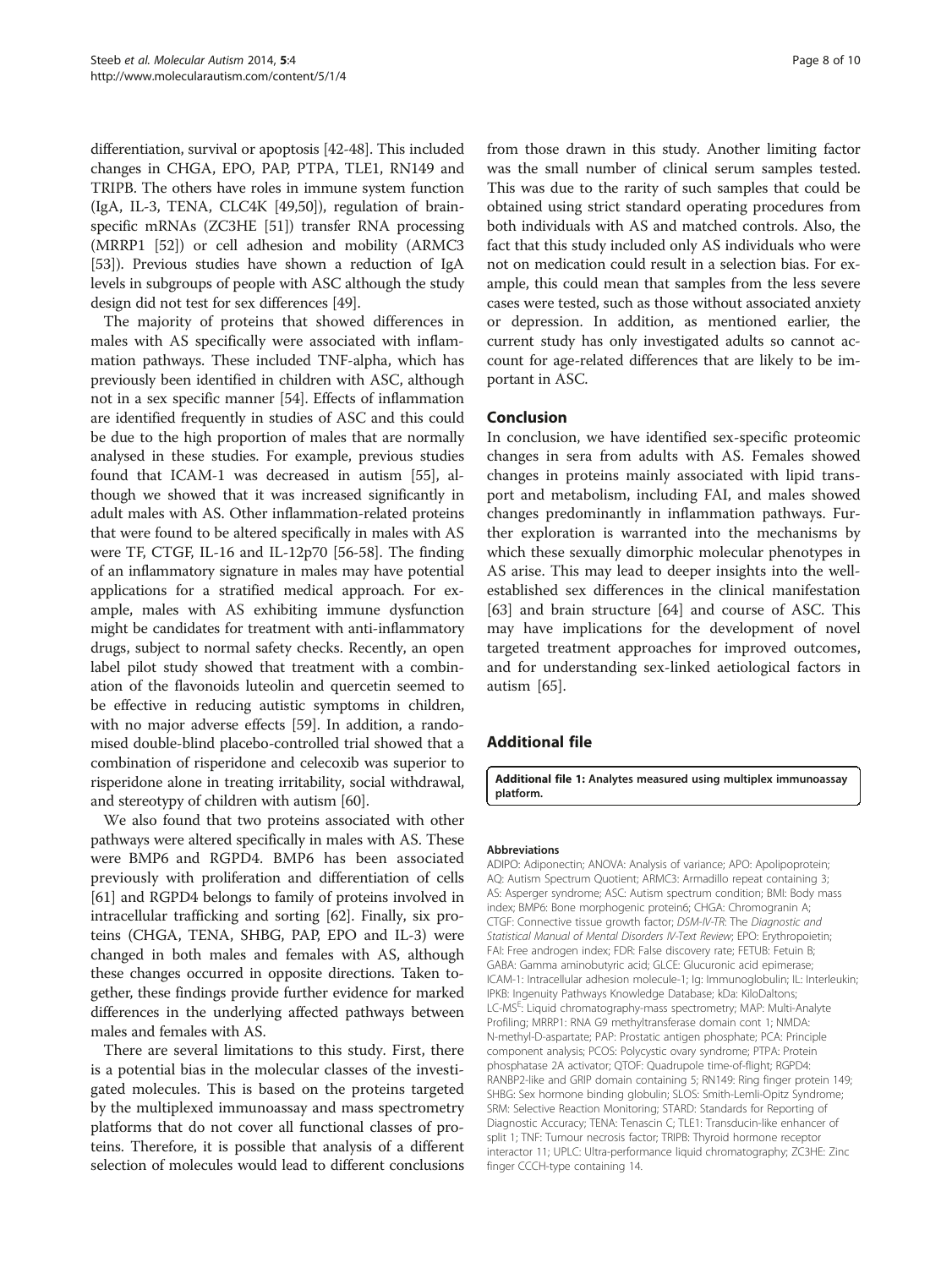#### <span id="page-8-0"></span>Competing interests

SB and JDC are consultants for Myriad-RBM. This does not affect policies regarding sharing of data and materials specified by this journal.

#### Authors' contributions

HS, JMR, PS and JDC carried out the molecular profiling data analyses. PCG, SB and SB-C interpreted the results, prepared the figures and tables, and wrote the manuscript. LR, SB, HR and SB-C designed the clinical studies and edited the manuscript. EI, LR, and BA coordinated clinical data collection. SB and SB-C conceived the study, interpreted the results and edited the manuscript. All authors read and approved the final manuscript.

#### Authors' information

Simon Baron-Cohen and Sabine Bahn are senior authors.

#### Acknowledgements

This work was funded by Autism Speaks Grant #6009, the Dutch Fund for Economic Structure Reinforcement (FES), under grant agreement number 0908 (NeuroBasicPharmaPhenomics project). SBC, BA, EI and LR were supported by the MRC UK, the Wellcome Trust, the Autism Research Trust, and the Nancy Lurie Marks Family Foundation during the period of this work, and were part of the NIHRCLAHRC for Cambridgeshire and Peterborough NHS Foundation Trust.

#### Author details

<sup>1</sup>Department of Chemical Engineering & Biotechnology, University of Cambridge, Tennis Court Road, Cambridge, UK. <sup>2</sup>Autism Research Centre, Department of Psychiatry, University of Cambridge, 18B Trumpington Road, CB2 8AH, Cambridge, UK.<sup>3</sup> Division of Child Neurology and Psychiatry, Department of Developmental Neuroscience, Stella Maris Scientific Institute, Pisa, Italy. <sup>4</sup>Department of Neuroscience, Erasmus Medical Centre, Rotterdam, Netherlands.

#### Received: 18 October 2013 Accepted: 31 December 2013 Published: 27 January 2014

#### References

- American Psychiatric Association: Diagnostic and Statistical Manual of Mental Disorders IV. Washington DC: American Psychiatric Press Inc; 1994. ISBN-10: 0890420262
- 2. Baron-Cohen S, Scott FJ, Allison C, Williams J, Bolton P, Matthews FE, Brayne C: Prevalence of autism-spectrum conditions: UK school-based population study. Br J Psychiatry 2009, 194:500–509.
- Baird G, Simonoff E, Pickles A, Chandler S, Loucas T, Meldrum D, Charman T: Prevalence of disorders of the autism spectrum in a population cohort of children in South Thames: the Special Needs and Autism Project (SNAP). Lancet 2006, 368:210–215.
- 4. Woodbury-Smith MR, Volkmar FR: Asperger syndrome. Eur Child Adolesc Psychiatry 2009, 18:2–11.
- 5. Mattila ML, Kielinen M, Jussila K, Linna SL, Bloigu R, Ebeling H, Moilanen I: An epidemiological and diagnostic study of Asperger syndrome according to four sets of diagnostic criteria. J Am Acad Child Adolesc Psychiatry 2007, 46:636–646.
- Schwarz E, Guest PC, Rahmoune H, Wang L, Levin Y, Ingudomnukul E, Ruta L, Kent L, Spain M, Baron-Cohen S, Bahn S: Sex-specific serum biomarker patterns in adults with Asperger's syndrome. Mol Psychiatry 2011, 16:1213–1220.
- 7. Ramsey JM, Schwarz E, Guest PC, van Beveren NJ, Leweke FM, Rothermundt M, Bogerts B, Steiner J, Ruta L, Baron-Cohen S, Bahn S: Molecular sex differences in human serum. PLoS One 2012, 7:e51504.
- 8. Venkat A, Jauch E, Russell WS, Crist CR, Farrell R: Care of the patient with an autism spectrum disorder by the general physician. Postgrad Med J 2012, 88:472–481.
- Levin Y, Hradetzky E, Bahn S: Quantification of proteins using dataindependent analysis (MSE) in simple andcomplex samples: a systematic evaluation. Proteomics 2011, 11:3273–3287.
- 10. Baron-Cohen S, Wheelwright S, Skinner R, Martin J, Clubley E: The autism-spectrum quotient (AQ): evidence from Asperger syndrome/ high-functioning autism, males and females, scientists and mathematicians. J Autism Dev Disord 2001, 31:5–17.
- 11. Schwarz E, Guest PC, Rahmoune H, Harris LW, Wang L, Leweke FM, Rothermundt M, Bogerts B, Koethe D, Kranaster L, Ohrmann P, Suslow T, McAllister G, Spain M, Barnes A, van Beveren NJ, Baron-Cohen S, Steiner J, Torrey FE, Yolken RH, Bahn S: Identification of a biological signature for schizophrenia in serum. Mol Psychiatry 2012, 17:494–502.
- 12. Li GZ, Vissers JP, Silva JC, Golick D, Gorenstein MV, Geromanos SJ: Database searching and accounting of multiplexed precursor and product ion spectra from the data independent analysis of simple and complex peptide mixtures. Proteomics 2009, 9:1696–1719.
- 13. Neubert H, Bonnert TP, Rumpel K, Hunt BT, Henle ES, James IT: Label-free detection of differential protein expression by LC/MALDI mass spectrometry. *J Proteome Res* 2008, 7:2270-2279.
- 14. Martins-de-Souza D, Alsaif M, Ernst A, Harris LW, Aerts N, Lenaerts I, Peeters PJ, Amess B, Rahmoune H, Bahn S, Guest PC: The application of selective reaction monitoring confirms dysregulation of glycolysis in a preclinical model of schizophrenia. BMC research notes 2012, 5:146.
- 15. Chang CY, Picotti P, Hüttenhain R, Heinzelmann-Schwarz V, Jovanovic M, Aebersold R, Vitek O: Protein significance analysis in selected reaction monitoring (SRM) measurements. Mol Cell Proteomics 2012, 11(4): M111.014662. 10.1074/mcp.M111.014662. [Epub21 Dec 2011].
- 16. Ingudomnukul E, Baron-Cohen S, Wheelwright S, Knickmeyer R: Elevated rates of testosterone-related disorders in women with autism spectrum conditions. Horm Behav 2007, 51:597–604.
- 17. Ye H, Liu J, Wu JY: Cell adhesion molecules and their involvement in autism spectrum disorder. Neurosignals 2010, 18:62–71.
- 18. Richdale AL, Prior MR: Urinary cortisol circadian rhythm in a group of high-functioning children with autism. J Autism Dev Disord 1992, 22:433–447.
- 19. Jyonouchi H, Sun S, Le H: Proinflammatory and regulatory cytokine production associated with innate and adaptive immune responses in children with autism spectrum disorders and developmental regression. J Neuroimmunol 2001, 120:170–179.
- 20. Miyazaki K, Narita N, Sakuta R, Miyahara T, Naruse H, Okado N, Narita M: Serum neurotrophin concentrations in autism and mental retardation: a pilot study. Brain Dev 2004, 26:292–295.
- 21. Suzuki K, Matsuzaki H, Iwata K, Kameno Y, Shimmura C, Kawai S, Yoshihara Y, Wakuda T, Takebayashi K, Takagai S, Matsumoto K, Tsuchiya KJ, Iwata Y, Nakamura K, Tsujii M, Sugiyama T, Mori N: Plasma cytokine profiles in subjects with high-functioning autism spectrum disorders. PLoS One 2011, 6:e20470.
- 22. Ashwood P, Krakowiak P, Hertz-Picciotto I, Hansen R, Pessah IN, Van de Water J: Associations of impaired behaviours with elevated plasma chemokines in autism spectrum disorders. J Neuroimmunol 2011, 232:196–199.
- 23. Heuer L, Ashwood P, Schauer J, Goines P, Krakowiak P, Hertz-Picciotto I, Hansen R, Croen LA, Pessah IN, Van de Water J: Reduced levels of immunoglobulin in children with autism correlates with behavioral symptoms. Autism Res 2008, 1:275–283.
- 24. Hergüner S, Keleşoğlu FM, Tanıdır C, Cöpür M: Ferritin and iron levels in children with autistic disorder. Eur J Pediatr 2012, 171:143-146.
- 25. Iwata K, Matsuzaki H, Miyachi T, Shimmura C, Suda S, Tsuchiya KJ, Matsumoto K, Suzuki K, Iwata Y, Nakamura K, Tsujii M, Sugiyama T, Sato K, Mori N: Investigation of the serum levels of anterior pituitary hormones in male children with autism. Mol Autism 2011, 2:16. doi:10.1186/2040-2392-2-16.
- 26. Tierney E, Bukelis I, Thompson RE, Ahmed K, Aneja A, Kratz L, Kelley RI: Abnormalities of cholesterol metabolism in autism spectrum disorders. Am J Med Genet B Neuropsychiatr Genet 2006, 141B:666–668.
- 27. Moses L, Katz N, Weizman A: Metabolic profiles in adults with autism spectrum disorder and intellectual disabilities. Eur Psychiatry 2013. 10.1016/j.eurpsy.2013.05.005. [Epub ahead of print].
- 28. Woods AG, Sokolowska I, Taurines R, Gerlach M, Dudley E, Thome J, Darie CC: Potential biomarkers in psychiatry: focus on the cholesterol system. J Cell Mol Med 2012, 16:1184–1195.
- 29. Aneja A, Tierney E: Autism: the role of cholesterol in treatment. Int Rev Psychiatry 2008, 20:165–170.
- 30. Palomba S, Marotta R, Di Cello A, Russo T, Falbo A, Orio F, Tolino A, Zullo F, Esposito R, La Sala GB: Pervasive developmental disorders in children of hyperandrogenic women with polycystic ovary syndrome: a longitudinal case-control study. Clin Endocrinol (Oxf) 2012, 77:898–904.
- 31. Havel PJ: Control of energy homeostasis and insulin action by adipocyte hormones: leptin, acylation stimulating protein, and adiponectin. Curr Opin Lipidol 2002, 13:51–59.